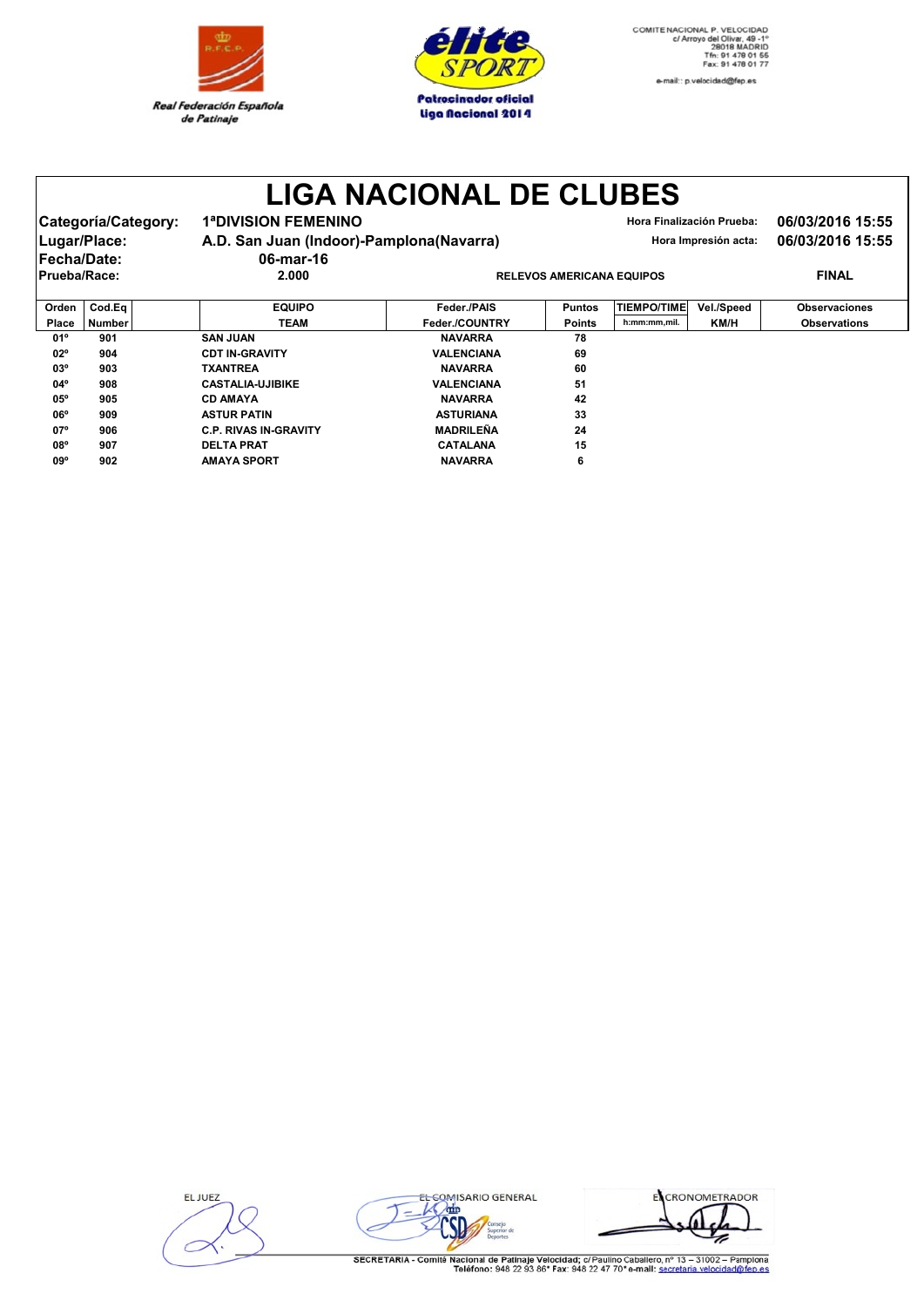



e-mail:: p.velocidad@fep.es

## **LIGA NACIONAL DE CLUBES**

**Fecha/Date: 6-mar.-16**

**Categoría/Category: 1ªDIVISION FEMENINO Hora Finalización Prueba: 06/03/2016 15:55** Lugar/Place: **A.D. San Juan (Indoor)-Pamplona(Navarra)***Hora Impresión acta:* **06/03/2016 15:55** 

 $R$  **PRODUS AMERICANA EQUIPOS FINAL** 

|                | Orden Cod.Eq. | Patinador                                       | <b>EQUIPO</b>                          | Feder./PAIS       | <b>Puntos</b> | <b>TIEMPO/TIME</b> | Vel./Speed | <b>Observaciones</b> |
|----------------|---------------|-------------------------------------------------|----------------------------------------|-------------------|---------------|--------------------|------------|----------------------|
|                | Orden Team C. | <b>Skater</b>                                   | <b>TEAM</b>                            | Feder./COUNTRY    | <b>Points</b> | h:mm:mm,mil.       | KM/H       | <b>Observations</b>  |
| 1 <sup>o</sup> | 1             | ANCIN GAMBARTE, MAITE                           | <b>SAN JUAN</b>                        | <b>NAVARRA</b>    | 15,6          |                    |            |                      |
| 1 <sup>°</sup> | 4             | MIRANDA BARANDIARAN, ANDREA SAN JUAN            |                                        | <b>NAVARRA</b>    | 15,6          |                    |            |                      |
| 1 <sup>°</sup> | 5             | <b>ONATE JIMENEZ, MAIALEN</b>                   | <b>SAN JUAN</b>                        | <b>NAVARRA</b>    | 15,6          |                    |            |                      |
| 1 <sup>°</sup> | 164           | <b>GONI LEOZ, MIREN</b>                         | <b>SAN JUAN</b>                        | <b>NAVARRA</b>    | 15,6          |                    |            |                      |
| 1 <sup>°</sup> | 171           | TIRAPU MONASTERIO, ITXASO                       | <b>SAN JUAN</b>                        | <b>NAVARRA</b>    | 15,6          |                    |            |                      |
| 2 <sup>o</sup> | 28            | <b>DONOSO ROIG, CARLA</b>                       | <b>CDT IN-GRAVITY</b>                  | <b>VALENCIANA</b> | 13,8          |                    |            |                      |
| 2º             | 29            | <b>MAIQUES CUTILOS, MARTA</b>                   | <b>CDT IN-GRAVITY</b>                  | VALENCIANA        | 13,8          |                    |            |                      |
| 2 <sup>o</sup> | 122           | <b>CABRERA CASINO, SARA</b>                     | <b>CDT IN-GRAVITY</b>                  | VALENCIANA        | 13,8          |                    |            |                      |
| 2º             | 30            | TATAY AZNAR, CARLA                              | <b>CDT IN-GRAVITY</b>                  | VALENCIANA        | 13,8          |                    |            |                      |
| 2º             | 124           | <b>DASI SEGUI, CLAUDIA</b>                      | <b>CDT IN-GRAVITY</b>                  | VALENCIANA        | 13,8          |                    |            |                      |
| 3º             | 18            | <b>ARZA GASTON, JAEL</b>                        | TXANTREA                               | <b>NAVARRA</b>    | 12            |                    |            |                      |
| 3º             | 20            | ESPINAL MARTINEZ DE LIZARRAGA, TXANTREA         |                                        | <b>NAVARRA</b>    | 12            |                    |            |                      |
| 3º             | 21            | <b>GARATE IRIGOIEN, MAIALEN</b>                 | <b>TXANTREA</b>                        | <b>NAVARRA</b>    | 12            |                    |            |                      |
| 3º             | 22            | <b>MARTURET GONI, ANDREA</b>                    | <b>TXANTREA</b>                        | <b>NAVARRA</b>    | 12            |                    |            |                      |
| 3º             | 27            | ZAPATA ORTIZ DE APODAKA, SARA TXANTREA          |                                        | <b>NAVARRA</b>    | 12            |                    |            |                      |
| 4º             | 50            | <b>CABRERA CHIVA, ELIA</b>                      | <b>CASTALIA-UJIBIKE</b>                | <b>VALENCIANA</b> | 12,75         |                    |            |                      |
| 4º             | 51            | <b>ESBRI CORBELLA, LAURA</b>                    | <b>CASTALIA-UJIBIKE</b>                | <b>VALENCIANA</b> | 12,75         |                    |            |                      |
| 4º             | 52            | <b>MEDINA DONATE, ALANIS</b>                    | <b>CASTALIA-UJIBIKE</b>                | <b>VALENCIANA</b> | 12,75         |                    |            |                      |
| 4º             | 53            | QUINTANA HERRERA, AURA CRISTII CASTALIA-UJIBIKE |                                        | VALENCIANA        | 12,75         |                    |            |                      |
| 5º             | 34            | NOLASCO BOLUDA, MARÍA NIEVES CD AMAYA           |                                        | <b>NAVARRA</b>    | 8,4           |                    |            |                      |
| 5º             | 31            | JIMÉNEZ GALAR, ITSASO                           | <b>CD AMAYA</b>                        | <b>NAVARRA</b>    | 8,4           |                    |            |                      |
| 5º             | 141           | RONCAL LEÓN, SILVIA                             | <b>CD AMAYA</b>                        | <b>NAVARRA</b>    | 8,4           |                    |            |                      |
| 5º             | 32            | LARRASOÁIN CEBRIÁN, EDURNE                      | <b>CD AMAYA</b>                        | <b>NAVARRA</b>    | 8,4           |                    |            |                      |
| 5º             | 35            | RIVERO ALMAGRO, MIREIA                          | <b>CD AMAYA</b>                        | <b>NAVARRA</b>    | 8,4           |                    |            |                      |
| 6º             | 55            | <b>BLANCO GARCIA, CRISTINA</b>                  | <b>ASTUR PATIN</b>                     | <b>ASTURIANA</b>  | 6,6           |                    |            |                      |
| 6º             | 56            | DOMINGUEZ GONZALEZ, MARTHA                      | <b>ASTUR PATIN</b>                     | <b>ASTURIANA</b>  | 6,6           |                    |            |                      |
| 6º             | 58            | <b>HEVIA CASTRO, BARBARA</b>                    | <b>ASTUR PATIN</b>                     | ASTURIANA         | 6,6           |                    |            |                      |
| 6º             | 59            | NUÑO IGLESIAS, NEREA                            | <b>ASTUR PATIN</b>                     | <b>ASTURIANA</b>  | 6,6           |                    |            |                      |
| 6º             | 60            | PEREZ ARIAS, ANDREA                             | <b>ASTUR PATIN</b>                     | <b>ASTURIANA</b>  | 6,6           |                    |            |                      |
| 7º             | 36            | ARREGUI GARCIA, SARA                            | C.P. RIVAS IN-GRAVITY MADRILEÑA        |                   | 6             |                    |            |                      |
| 7º             | 39            | PALANCAR BOLUDA, SANDRA                         | <b>C.P. RIVAS IN-GRAVITY MADRILENA</b> |                   | 6             |                    |            |                      |
| 7º             | 40            | <b>TERCIADO HERNANDEZ, IRENE</b>                | C.P. RIVAS IN-GRAVITY MADRILEÑA        |                   | 6             |                    |            |                      |
| 7º             | 41            | <b>URBANOS SANCHEZ, IRIA</b>                    | C.P. RIVAS IN-GRAVITY MADRILEÑA        |                   | 6             |                    |            |                      |
| 8º             | 43            | <b>AVILA AROCA, SARA</b>                        | <b>DELTA PRAT</b>                      | <b>CATALANA</b>   | 3             |                    |            |                      |
| 82             | 44            | <b>ESCAMEZ RUIZ, CRISTINA</b>                   | <b>DELTA PRAT</b>                      | <b>CATALANA</b>   | 3             |                    |            |                      |
| 8º             | 45            | <b>IGLESIAS FREIJO, ANNA</b>                    | <b>DELTA PRAT</b>                      | CATALANA          | 3             |                    |            |                      |
| 80             | 46            | PALACIOS FERNANDEZ, AITANA                      | <b>DELTA PRAT</b>                      | <b>CATALANA</b>   | 3             |                    |            |                      |
| 8º             | 47            | PRADES GOMEZ, MARTA                             | <b>DELTA PRAT</b>                      | CATALANA          | 3             |                    |            |                      |
| 9º             | 6             | <b>BASCONES URSUA, ANA</b>                      | <b>AMAYA SPORT</b>                     | <b>NAVARRA</b>    | 1,2           |                    |            |                      |
| 9º             | 13            | OQUINENA ITURRIA, IRENE                         | AMAYA SPORT                            | <b>NAVARRA</b>    | 1,2           |                    |            |                      |
| 9º             | 11            | <b>MIKELARENA MENDIBURU, SAIOA</b>              | <b>AMAYA SPORT</b>                     | <b>NAVARRA</b>    | 1,2           |                    |            |                      |
| 9º             | 10            | LUQUIN AIZPUN, PAULA                            | <b>AMAYA SPORT</b>                     | <b>NAVARRA</b>    | 1,2           |                    |            |                      |
| 9º             | 8             | FABER ARBELOA, AMAIA                            | <b>AMAYA SPORT</b>                     | <b>NAVARRA</b>    | 1,2           |                    |            |                      |
|                |               |                                                 |                                        |                   |               |                    |            |                      |

EL JUEZ

EL COMISARIO GENERAL i de

ECRONOMETRADOR z

SECRETARIA - Comité Nacional de Patinaje Velocidad; c/ Paulino Caballero, nº 13 - 31002 - Pamplona<br>Teléfono: 948 22 93 86\* Fax: 948 22 47 70\* e-mail: secretaria.velocidad@fep.es